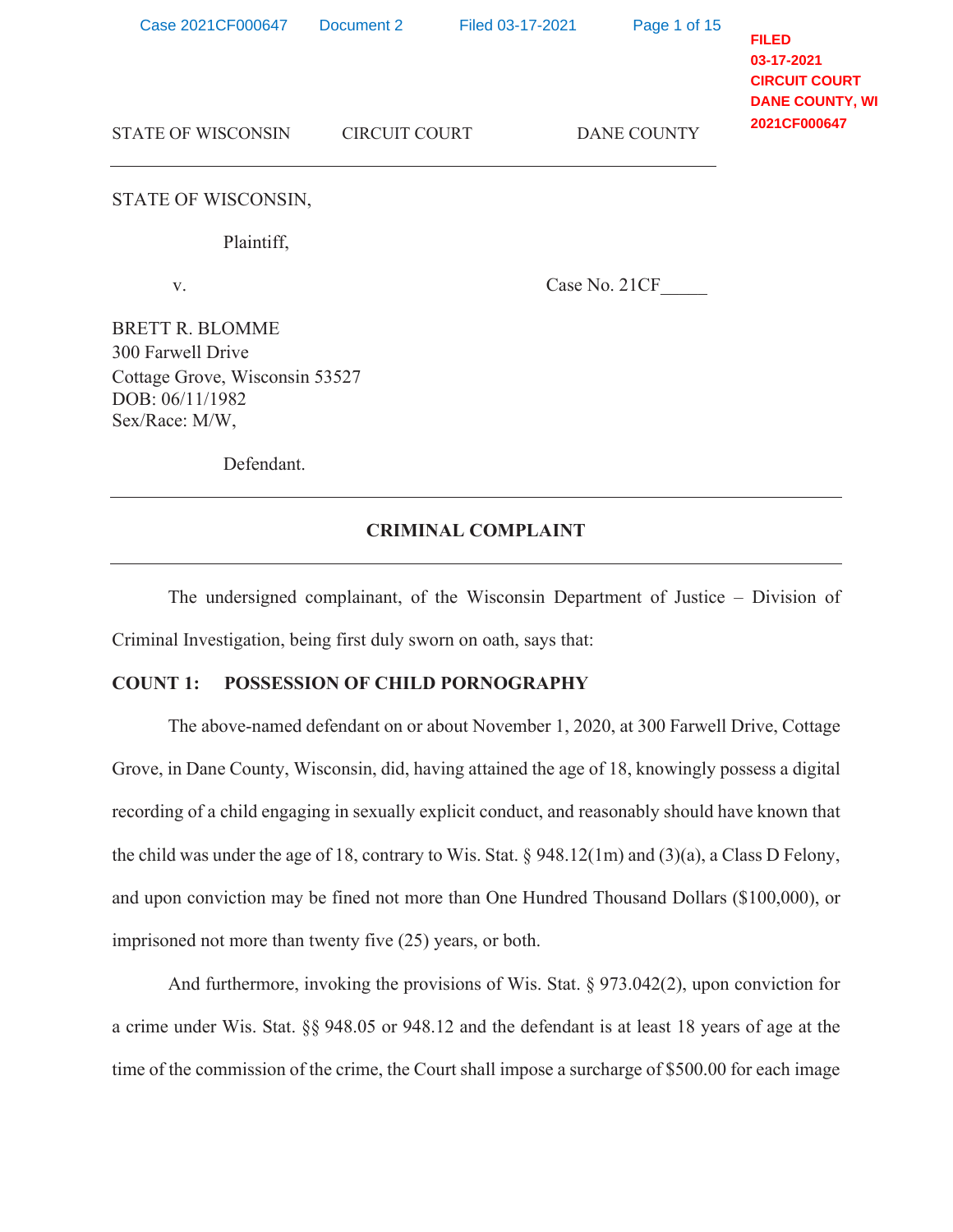or each copy of an image, as defined in Wis. Stat. § 973.042(1), associated with the crime. The Court shall determine the number of images or copies of images associated with the crime by a preponderance of the evidence and without a jury.

 And furthermore, invoking the provisions of Wis. Stat. § 939.617, upon conviction the Court shall impose a bifurcated sentence including a term of initial confinement for at least three years.

#### **COUNT 2: POSSESSION OF CHILD PORNOGRAPHY**

 The above-named defendant on or about November 1, 2020, at 300 Farwell Drive, Cottage Grove, in Dane County, Wisconsin, did, having attained the age of 18, knowingly possess a digital recording of a child engaging in sexually explicit conduct, and reasonably should have known that the child was under the age of 18, contrary to Wis. Stat. § 948.12(1m) and (3)(a), a Class D Felony, and upon conviction may be fined not more than One Hundred Thousand Dollars (\$100,000), or imprisoned not more than twenty five (25) years, or both.

 And furthermore, invoking the provisions of Wis. Stat. § 973.042(2), upon conviction for a crime under Wis. Stat. §§ 948.05 or 948.12 and the defendant is at least 18 years of age at the time of the commission of the crime, the Court shall impose a surcharge of \$500.00 for each image or each copy of an image, as defined in Wis. Stat. § 973.042(1), associated with the crime. The Court shall determine the number of images or copies of images associated with the crime by a preponderance of the evidence and without a jury.

 And furthermore, invoking the provisions of Wis. Stat. § 939.617, upon conviction the Court shall impose a bifurcated sentence including a term of initial confinement for at least three years.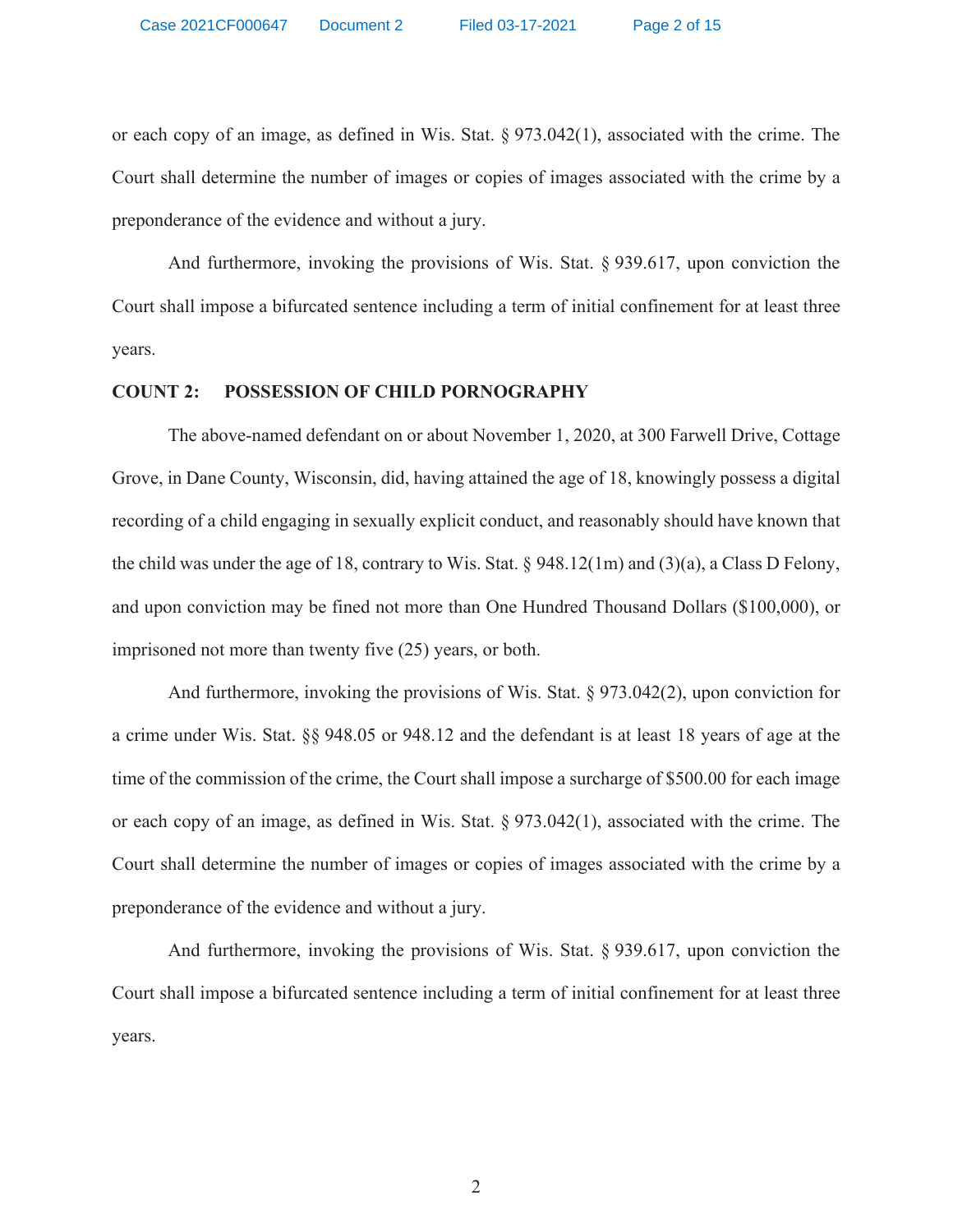Case 2021CF000647 Document 2 Filed 03-17-2021 Page 3 of 15

#### **COUNT 3: POSSESSION OF CHILD PORNOGRAPHY**

 The above-named defendant on or about November 1, 2020, at 300 Farwell Drive, Cottage Grove, in Dane County, Wisconsin, did, having attained the age of 18, knowingly possess a digital recording of a child engaging in sexually explicit conduct, and reasonably should have known that the child was under the age of 18, contrary to Wis. Stat.  $\S$  948.12(1m) and (3)(a), a Class D Felony, and upon conviction may be fined not more than One Hundred Thousand Dollars (\$100,000), or imprisoned not more than twenty five (25) years, or both.

 And furthermore, invoking the provisions of Wis. Stat. § 973.042(2), upon conviction for a crime under Wis. Stat. §§ 948.05 or 948.12 and the defendant is at least 18 years of age at the time of the commission of the crime, the Court shall impose a surcharge of \$500.00 for each image or each copy of an image, as defined in Wis. Stat. § 973.042(1), associated with the crime. The Court shall determine the number of images or copies of images associated with the crime by a preponderance of the evidence and without a jury.

 And furthermore, invoking the provisions of Wis. Stat. § 939.617, upon conviction the Court shall impose a bifurcated sentence including a term of initial confinement for at least three years.

#### **COUNT 4: POSSESSION OF CHILD PORNOGRAPHY**

 The above-named defendant on or about November 1, 2020, at 300 Farwell Drive, Cottage Grove, in Dane County, Wisconsin, did, having attained the age of 18, knowingly possess a digital recording of a child engaging in sexually explicit conduct, and reasonably should have known that the child was under the age of 18, contrary to Wis. Stat. § 948.12(1m) and (3)(a), a Class D Felony, and upon conviction may be fined not more than One Hundred Thousand Dollars (\$100,000), or imprisoned not more than twenty five (25) years, or both.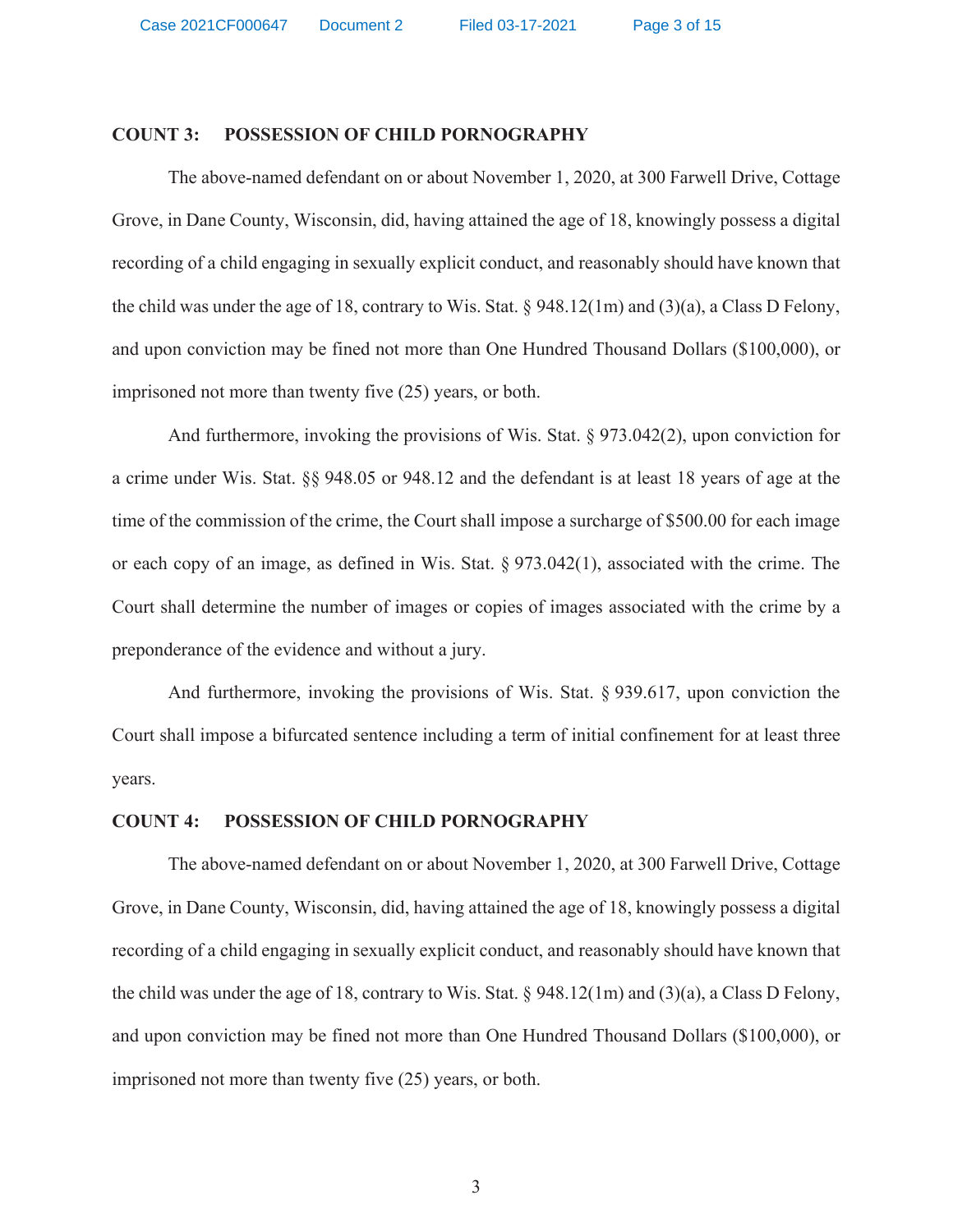And furthermore, invoking the provisions of Wis. Stat. § 973.042(2), upon conviction for a crime under Wis. Stat. §§ 948.05 or 948.12 and the defendant is at least 18 years of age at the time of the commission of the crime, the Court shall impose a surcharge of \$500.00 for each image or each copy of an image, as defined in Wis. Stat. § 973.042(1), associated with the crime. The Court shall determine the number of images or copies of images associated with the crime by a preponderance of the evidence and without a jury.

 And furthermore, invoking the provisions of Wis. Stat. § 939.617, upon conviction the Court shall impose a bifurcated sentence including a term of initial confinement for at least three years.

# **COUNT 5: POSSESSION OF CHILD PORNOGRAPHY**

 The above-named defendant on or about November 7, 2020, at 300 Farwell Drive, Cottage Grove, in Dane County, Wisconsin, did, having attained the age of 18, knowingly possess a digital recording of a child engaging in sexually explicit conduct, and reasonably should have known that the child was under the age of 18, contrary to Wis. Stat. § 948.12(1m) and (3)(a), a Class D Felony, and upon conviction may be fined not more than One Hundred Thousand Dollars (\$100,000), or imprisoned not more than twenty five (25) years, or both.

 And furthermore, invoking the provisions of Wis. Stat. § 973.042(2), upon conviction for a crime under Wis. Stat. §§ 948.05 or 948.12 and the defendant is at least 18 years of age at the time of the commission of the crime, the Court shall impose a surcharge of \$500.00 for each image or each copy of an image, as defined in Wis. Stat. § 973.042(1), associated with the crime. The Court shall determine the number of images or copies of images associated with the crime by a preponderance of the evidence and without a jury.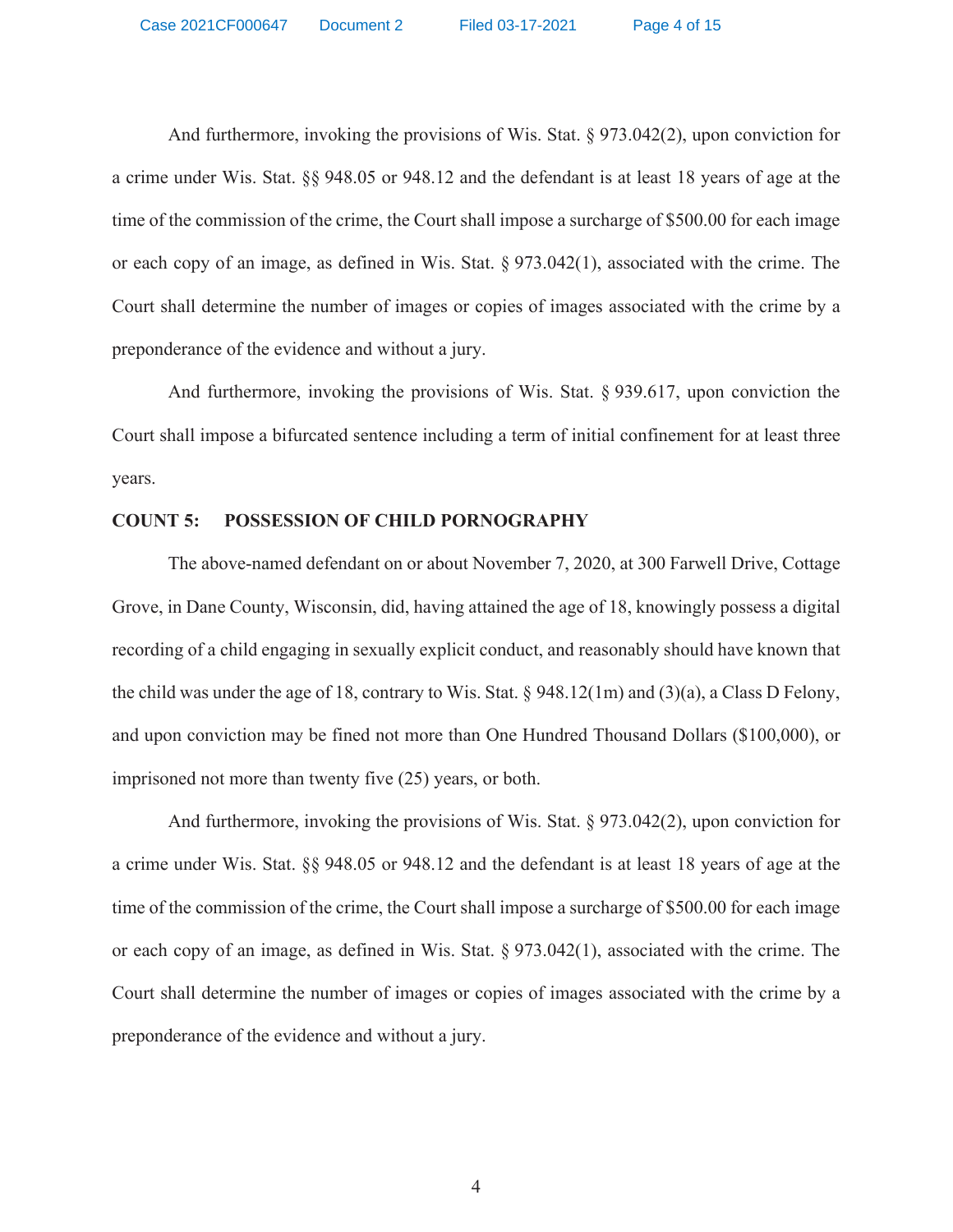And furthermore, invoking the provisions of Wis. Stat. § 939.617, upon conviction the Court shall impose a bifurcated sentence including a term of initial confinement for at least three years.

#### **COUNT 6: POSSESSION OF CHILD PORNOGRAPHY**

 The above-named defendant on or about November 12, 2020, at 300 Farwell Drive, Cottage Grove, in Dane County, Wisconsin, did, having attained the age of 18, knowingly possess a digital recording of a child engaging in sexually explicit conduct, and reasonably should have known that the child was under the age of 18, contrary to Wis. Stat. § 948.12(1m) and (3)(a), a Class D Felony, and upon conviction may be fined not more than One Hundred Thousand Dollars (\$100,000), or imprisoned not more than twenty five (25) years, or both.

 And furthermore, invoking the provisions of Wis. Stat. § 973.042(2), upon conviction for a crime under Wis. Stat. §§ 948.05 or 948.12 and the defendant is at least 18 years of age at the time of the commission of the crime, the Court shall impose a surcharge of \$500.00 for each image or each copy of an image, as defined in Wis. Stat. § 973.042(1), associated with the crime. The Court shall determine the number of images or copies of images associated with the crime by a preponderance of the evidence and without a jury.

 And furthermore, invoking the provisions of Wis. Stat. § 939.617, upon conviction the Court shall impose a bifurcated sentence including a term of initial confinement for at least three years.

### **COUNT 7: POSSESSION OF CHILD PORNOGRAPHY**

 The above-named defendant on or about November 12, 2020, at 300 Farwell Drive, Cottage Grove, in Dane County, Wisconsin, did, having attained the age of 18, knowingly possess a digital recording of a child engaging in sexually explicit conduct, and reasonably should have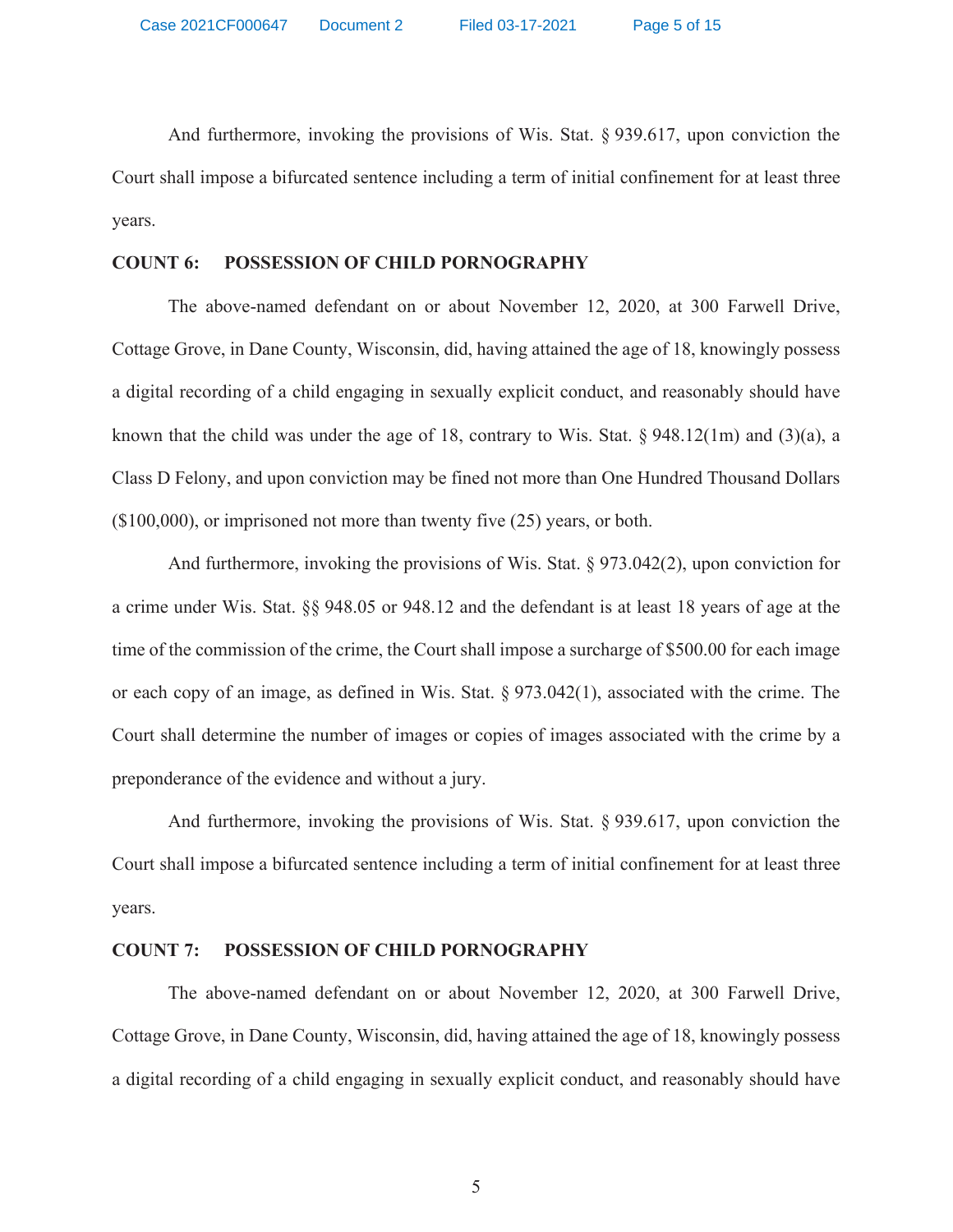known that the child was under the age of 18, contrary to Wis. Stat. § 948.12(1m) and (3)(a), a Class D Felony, and upon conviction may be fined not more than One Hundred Thousand Dollars (\$100,000), or imprisoned not more than twenty five (25) years, or both.

 And furthermore, invoking the provisions of Wis. Stat. § 973.042(2), upon conviction for a crime under Wis. Stat. §§ 948.05 or 948.12 and the defendant is at least 18 years of age at the time of the commission of the crime, the Court shall impose a surcharge of \$500.00 for each image or each copy of an image, as defined in Wis. Stat. § 973.042(1), associated with the crime. The Court shall determine the number of images or copies of images associated with the crime by a preponderance of the evidence and without a jury.

 And furthermore, invoking the provisions of Wis. Stat. § 939.617, upon conviction the Court shall impose a bifurcated sentence including a term of initial confinement for at least three years.

# **STATEMENT OF PROBABLE CAUSE**

 On February 11, 2021, Wisconsin Department of Justice (DOJ) Division of Criminal Investigation (DCI) Special Agent (SA) Tamara Taubel began an investigation into a CyberTip provided by the National Center for Missing and Exploited Children (NCMEC). The CyberTip indicated that a Kik messaging application user, "dommasterbb," uploaded images and videos consistent with child pornography through the application on 27 separate occasions in October and November of 2020. Those files were sent to other Kik users through private chat messages or shared in a messaging group. The email used for registering the Kik account "dommasterbb" was identified in the CyberTip as "brett.blomme@gmail.com."

This email address associated with the "dommasterbb" Kik account was listed as "verified" by Kik. SA Taubel is aware that to verify an email address for messaging application accounts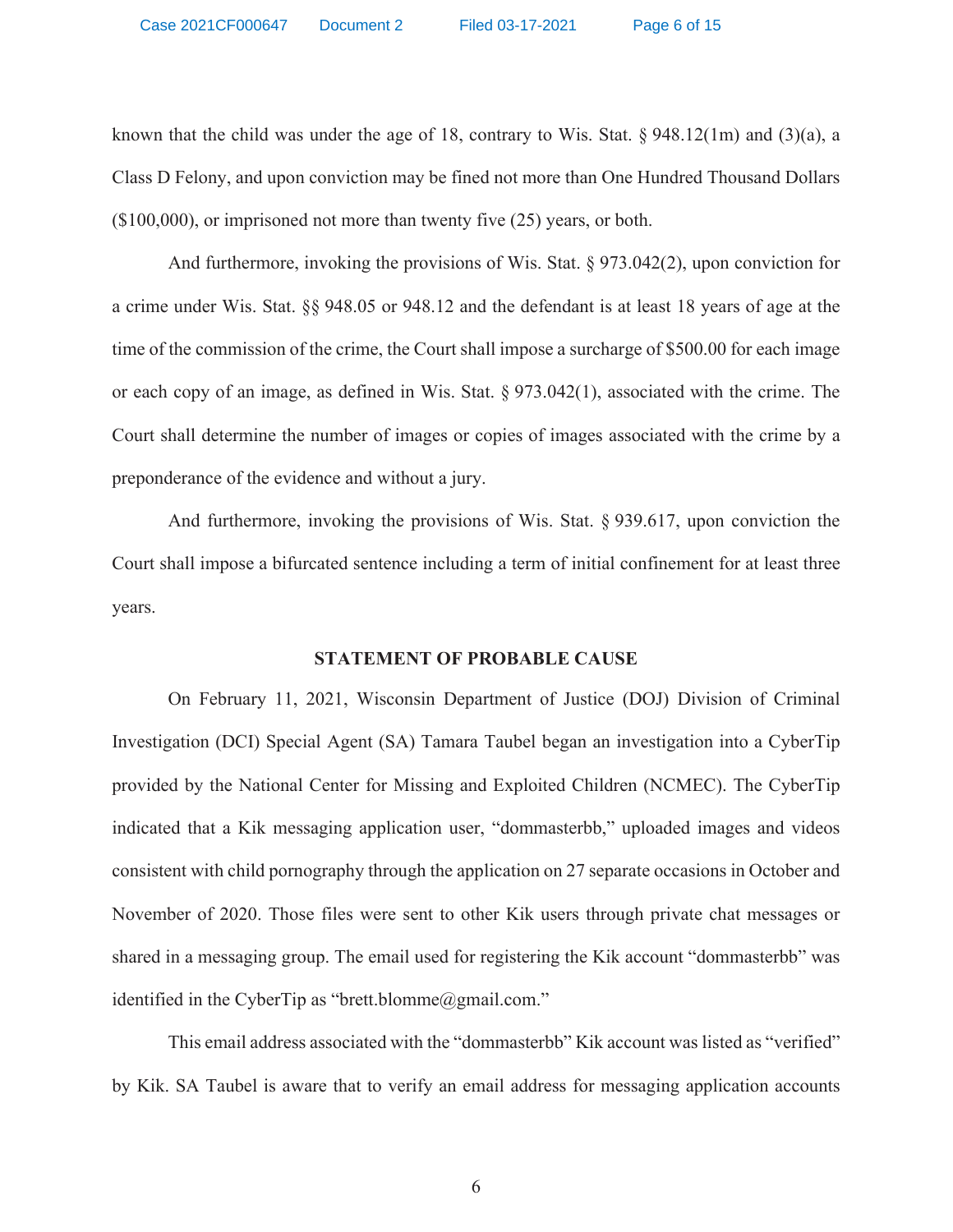and/or social media accounts, a user is typically sent an email by the application or site to their provided email address. Once the user opens that email, they may utilize a link and/or code which verifies that email account with the messaging application and/or social media account. The email address would then be listed as "verified."

 Kik also provided several different Internet Protocol (IP) addresses that were used by "dommasterbb" to upload and share the images and videos. Through queries with American Registry for Internet Numbers (ARIN), SA Taubel discovered that two of the IP addresses were provided by a Milwaukee County government building, one IP address was provided by Charter Communications, one IP address was provided by AT&T, and two IP addresses were provided by Verizon Wireless.

 Special Agent Taubel reviewed the images and videos that had been included with the CyberTip and found that they met the definition of child pornography under Wisconsin law. SA Taubel also verified these files through Kik records. According to the CyberTip and Kik records, fifteen files were uploaded from the Charter IP address. The IP address provided by Charter at the time of the uploads was 66.188.192.132. The following is a selection of seven of those files uploaded by "dommasterbb" using this IP address, as described by SA Taubel, delineated according to the particular count in this complaint to which each file corresponds. The file names and upload dates and times are included.

# COUNT ONE:

Filename: 143b789d-fb2b-4079-91fd-d4bdf788a98d.mp4

Upload 11-01-2020 14:55:38 UTC

Description: The video was one minute and thirty-seven seconds in length. The video began with a close view of, what appeared to be, a young prepubescent Caucasian boy's anus area with an adult Caucasian male licking the boy's anus. The male had brown "scruff" style facial hair. The adult male continued to lick the boy's anus area and then penetrated the boy's anus with his tongue. The male masturbated near the boy's buttocks and then penetrated the boy's anus with his erect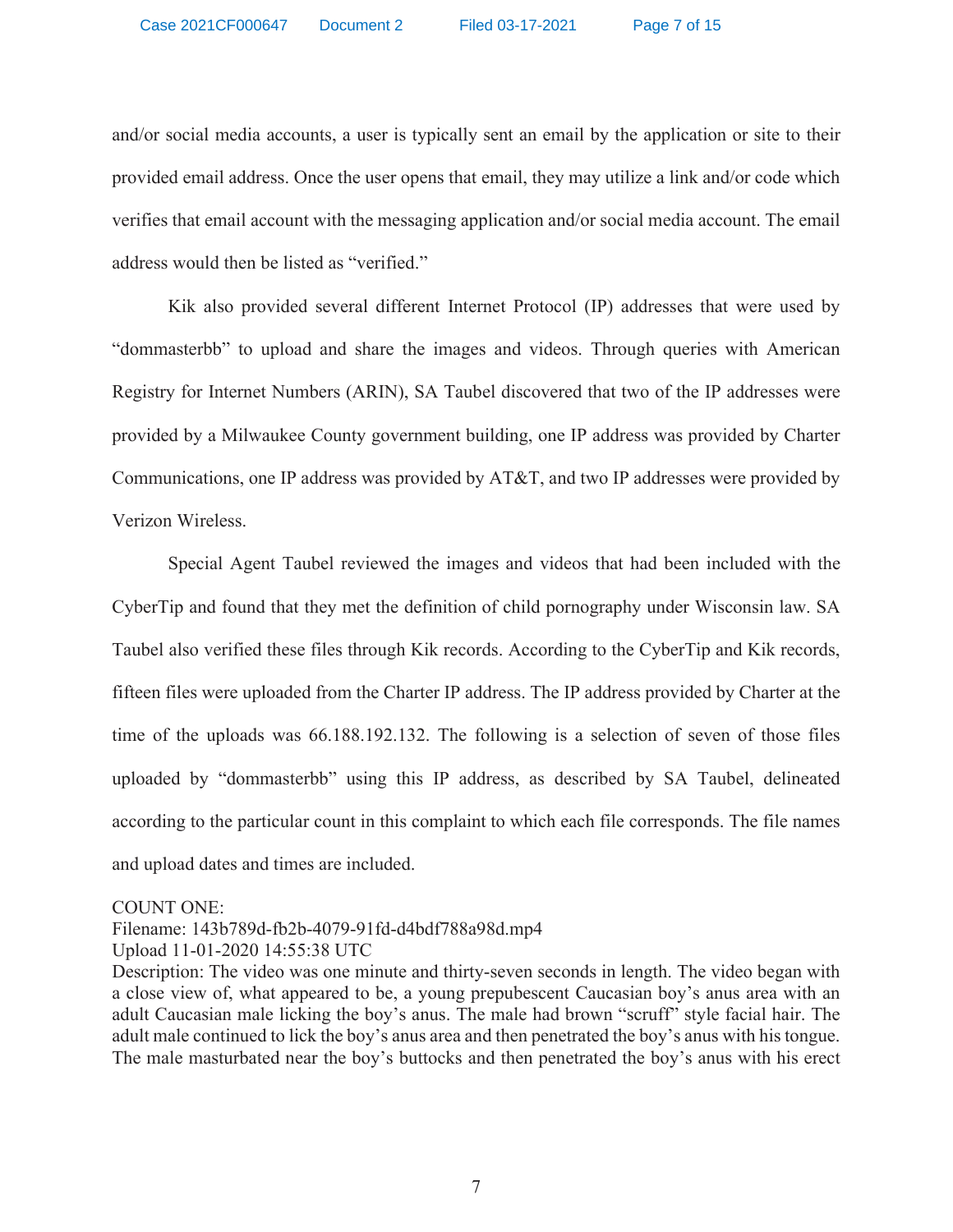penis. The male's hand and penis were obviously large in comparison to the boy's buttocks and pelvic area. The male's hand appeared larger than the boy's buttocks, from one side to the other.

# COUNT TWO:

Filename: ac42ede1-6a03-4c1c-8c8b-925aabadb86c.mp4

Upload 11-01-2020 15:05:15 UTC

Description: The video was one minute and fifty-three seconds in length. The video began with a young prepubescent Caucasian boy on a turquoise-colored cloth. The boy had his knees tucked beneath him and his upper chest was against the cloth. The boy was not wearing any bottoms and his buttocks were exposed. Within the view of the camera was an adult Caucasian male's erect penis. The male stroked his penis and ejaculated on the boy's buttocks area. The male then attempted to penetrate the boy's anus. The male's hand was obviously large in comparison to the boy's buttocks and torso.

# COUNT THREE:

Filename: 517fb0f8-f5a9-465e-8ddc-8a5190e3ae20.mp4

Upload 11-01-2020 15:05:48 UTC

Description: The video was one minute and fifty-eight seconds in length. The video began with an adult Caucasian male laying on his back on a bed. The male was not wearing any bottoms and his erect penis was exposed. A young Caucasian prepubescent boy, wearing a neon green shirt, was between the male's leg. The male was holding the boy's head with his hands and the boy's tongue was touching the male's erect penis. The boy pulled away and began rubbing his eye. The male motioned for the boy to come back towards him and then held the boy's head on the side of his penis. The boy's tongue touched the male's penis. Those acts continued until the conclusion of the video.

# COUNT FOUR:

Filename: 6384c350-c943-406c-856e-54d86d01f8d0.mp4

Upload 11-01-2020 14:52:40 UTC

Description: The video was three minutes and fifty-two seconds in length. The video began with a prepubescent Caucasian boy standing in between the legs of a seated adult Caucasian male. The camera view was of the boy's torso down to his thigh area. The boy was not wearing a shirt and was wearing dark colored bottoms. The boy pulled down his bottoms, exposing his bikini style underwear. The male pulled down the boy's underwear and then picked the boy up and placed him on his lap. The male's hands were large compared to the boy's torso. One of the male's hand appeared to be larger than the boy's stomach area from one side to the other. The boy's penis was exposed. The boy lacked pubic hair and development. The male utilized his fingers to masturbate and stroke the boy's penis. The video then cut to the boy standing next to the seated male and the male's erect penis exposed. The boy utilized his hand to stroke the male's penis. The video continued with the male manipulating the boy's penis with his fingers and the boy stroking the male's penis.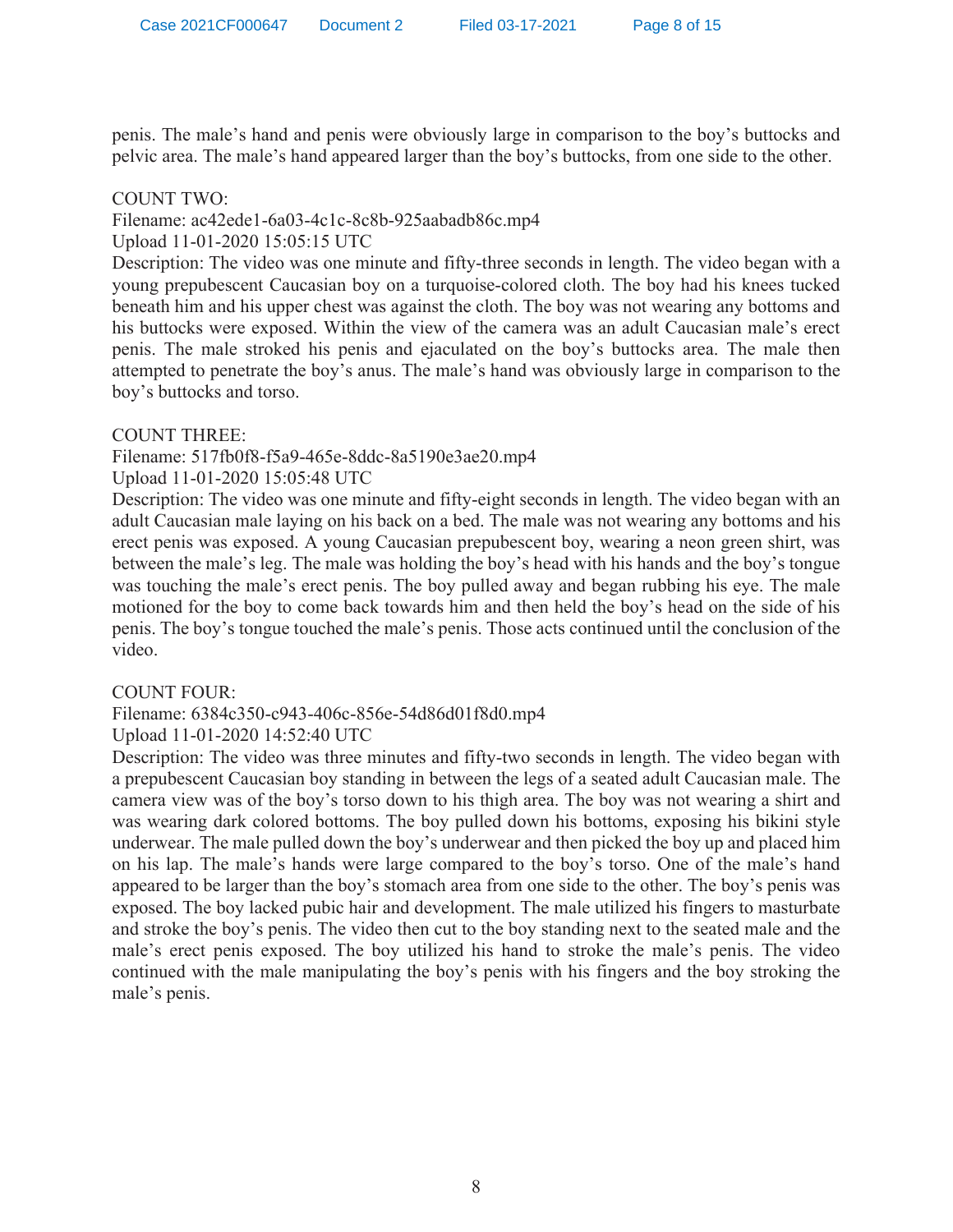#### COUNT FIVE:

Filename: e8612d31-7754-49a8-afbe-c03f9fb96a17.mp4

Upload 11-07-2020 14:36:03 UTC

Description: The video was one minute and thirty-eight seconds in length. The video was of a toddler aged Caucasian boy laying on his back, on what appeared to be blankets. The boy was wearing a gray long-sleeved shirt, with white sleeves, and Mickey Mouse on the front of the shirt. The boy was not wearing any bottoms. The camera showed the boy's face, which was red and showed he was crying. SA Taubel could also hear the boy crying through the audio of the video. The camera view then moved to the boy's unclothed lower torso, pelvic area, and upper leg area. The boy's penis was exposed, and an erect adult Caucasian male's penis penetrated the boy's anus. The boy continued to cry as the adult male forced his erect penis in and out of the boy's anus. The boy pushed his hand and against the male, appearing to be pushing the male away. The male told the boy to move his hand and continued to penetrate the boy while the boy cried.

### COUNT SIX:

Filename: 7ad2087c-4711-456e-b569-7eda6f6c518d.mp4

Upload 11-12-2020 14:05:50 UTC

Description: The video was thirty-seven seconds in length. The video began with an Asian toddler, wearing a blue and white long-sleeved shirt, standing on a wood floor. The toddler was holding, what appeared to be, toys with each of their hands and arms. In front of the toddler was a Caucasian male's erect penis. The adult male utilized his right hand to grab the toddler's head and pushed his penis against the toddler's mouth. The toddler backed away and then moved their face back towards the adult male. The adult male then placed his penis into the toddler's mouth. The male again grabbed the toddler's head and moved their head back and forth forcing the male's penis in and out of the toddler's mouth.

#### COUNT SEVEN:

Filename: b7137c9f-0763-4aba-a5a8-d9d27718b125.jpg

Upload 11-12-2020 18:34:54 UTC

Description: The image was of a prepubescent Caucasian boy with short blond hair and blue eyes. The boy was wearing a yellow and blue sleeveless shirt and was laying on his back on a blue cloth. The boy was holding his legs back, towards his head. The boy was not wearing any bottoms and both his penis and anus were exposed.

In describing image and video files, SA Taubel frequently uses the terms "pubescent" and

"prepubescent." SA Taubel has no formal medical training in the use of those terms but in applying

them SA Taubel relies on her experience as an investigator and her common experience. SA Taubel

users the term "pubescent" to mean a child who has begun to develop and display mature body

shape and genital organs and/or secondary sexual characteristics such as the development of

breasts in females and the appearance of pubic hair and underarm hair. The term "pubescent"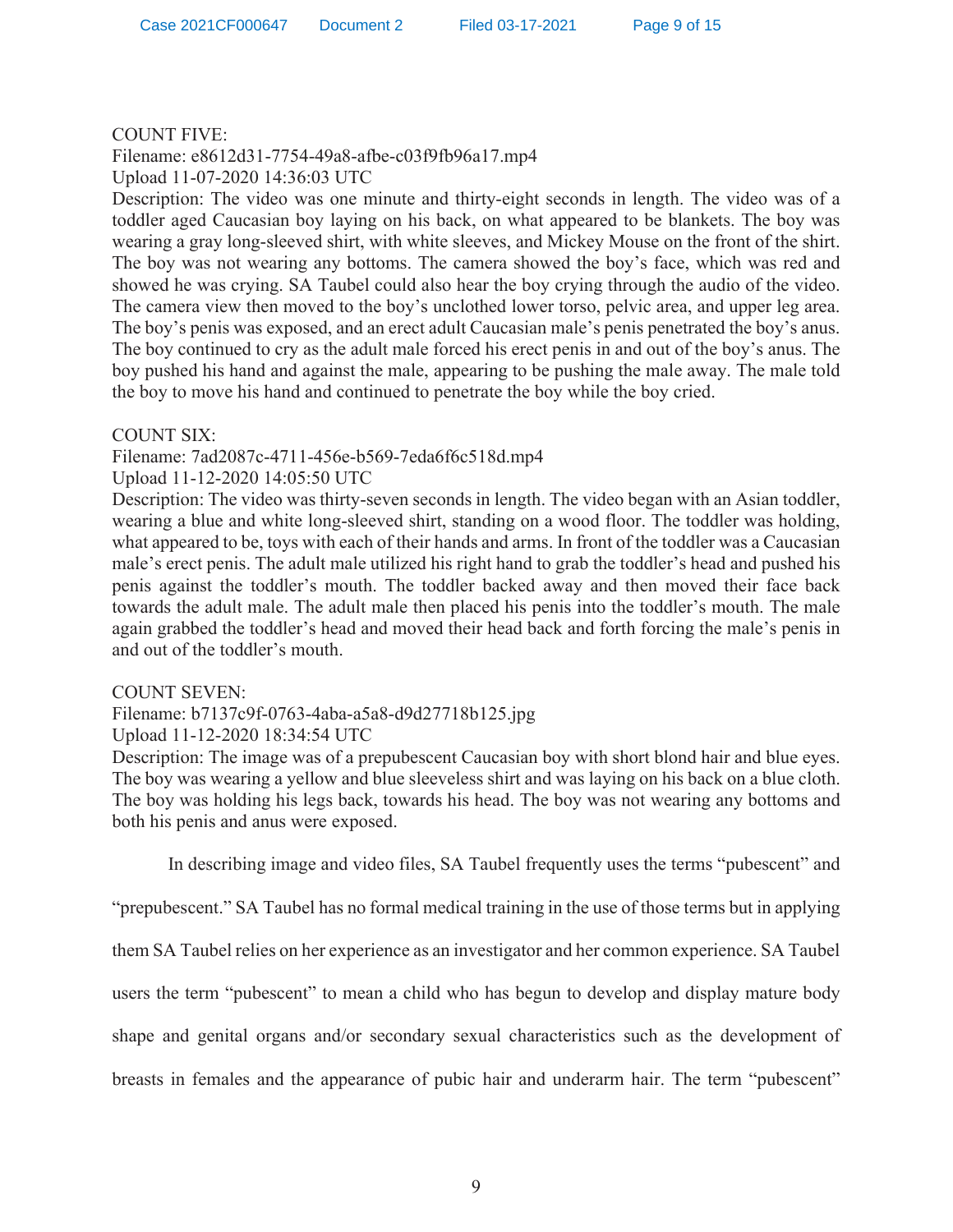indicates her opinion that the person depicted is a child but evidences some physical and sexual maturation consistent, generally, with a young teenager or teenager. SA Taubel uses the term "prepubescent" to describe a child who does not exhibit any, or only very limited, physical-sexual development such as those indicators previously mentioned, such that the child appears to be well under the age of eighteen. The terms "toddler" and "very young child" should be given their common meanings and are used to communicate that the child depicted is clearly prepubescent and does not appear to be even nearing pubescence.

 Special Agent Taubel reviewed subscriber information from Charter Communications for the IP address 66.188.192.132. According to those records, the subscriber assigned to that IP address at the date and time of the uploads was [Individual A]. The internet service for that account was provided to 300 Farwell Drive, Cottage Grove, Dane County, Wisconsin.

 Pursuant to a warrant served upon Google, SA Taubel received content and subscriber information for the "brett.blomme@gmail.com" Google account. According to the subscriber information, the name of this Google account user was listed as "Brett Blomme" with a date of birth of "June 11, 1982." A recovery email address of "blomme39@yahoo.com" was also listed on the account.

Throughout SA Taubel's review of the provided emails she observed numerous communications between members of Cream City Foundation and brett.blomme@gmail.com. On October 8, 2020, brett.blomme@gmail.com sent an email with the subject line: "Blomme PSLF Call." Within the body of the email, Blomme stated: "Give me a call at 608-807-7877 if you have any questions." The signature line of that email was as follows:

> Brett Blomme [cell phone number] brett.blomme@gmail.com

> > 10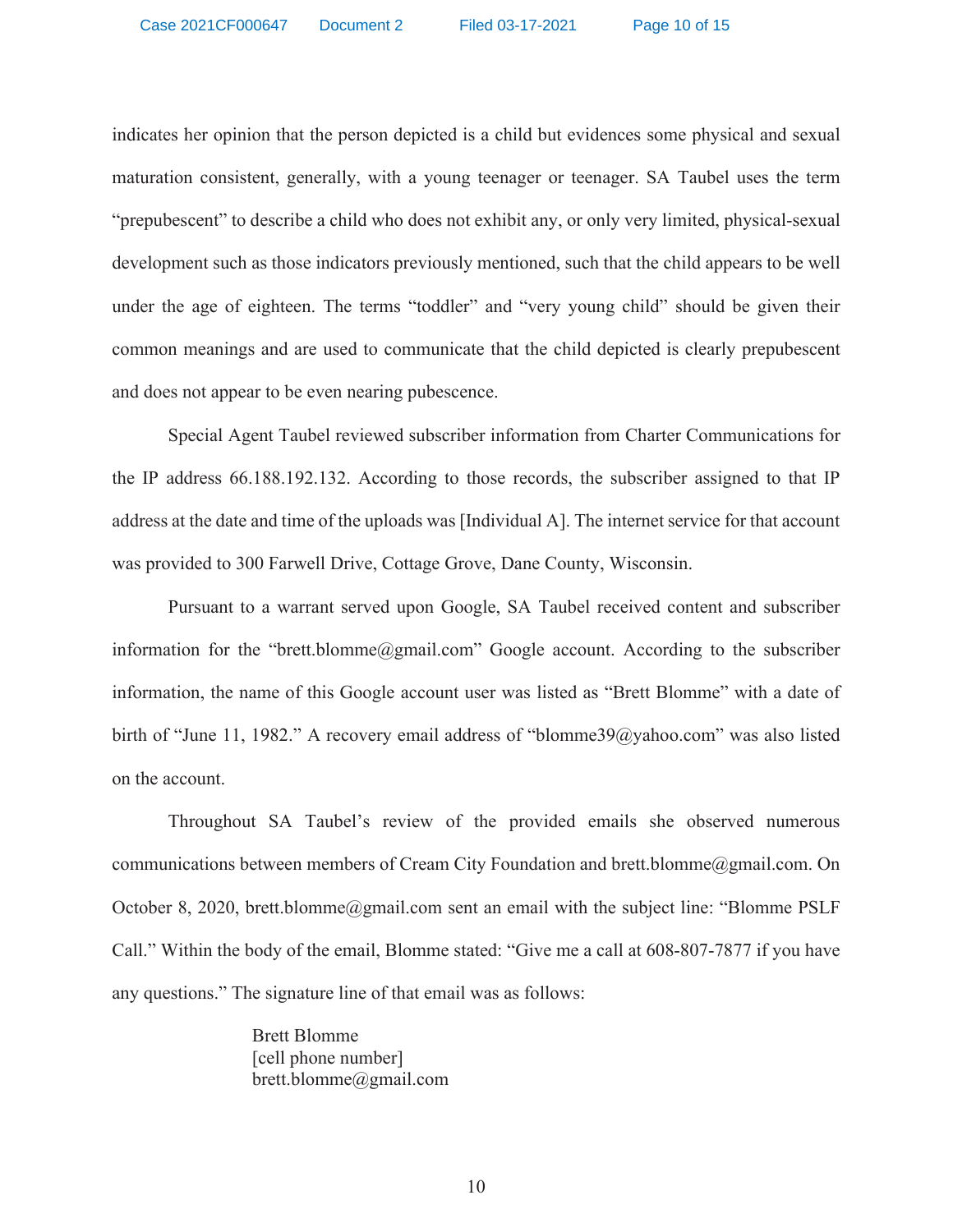On March 10, 2021, SA Taubel reviewed the website for Cream City Foundation, https://creamcityfoundation.org. On the "About" page (https://creamcityfoundation.org/about/) SA Taubel observed a photograph of Blomme with the text: "Past President & CEO" below his photograph.

 There were several emails forwarded from brett.blomme@gmail.com to brett.blomme@wicourts.gov in November 2020 that included image attachments of Milwaukee County Health Screenings. Based on SA Taubel's recent experience with the Milwaukee County Government Buildings and information provided by employees within those buildings, that screening information is required to be completed by employees as well as those needing to enter Milwaukee County Government Buildings. Once the online form is completed, the screen shows the user is "CERTIFIED TO WORK ON-SITE." The images that had been sent between the above emails included the following employee information:

> Name: Brett Blomme Email: Brett.blomme@wicourts.gov CERTIFIED TO WORK ON-SITE

 On November 15, 2020, brett.blomme@gmail.com sent an email to milw.dutyjudge@wicourts.gov with the subject line: "Test." The body of the email was empty except for the line: "Sent from my iPhone."

Between December 2, 2020, and December 8, 2020, brett.blomme@gmail.com and "Info at Printweber" (info@printweber.com) exchanged emails regarding Blomme's order of holiday cards and envelopes. Blomme requested that the return address on the envelopes be the following:

> Blomme for Judge 6656 W. Moltke Avenue Milwaukee, WI 53210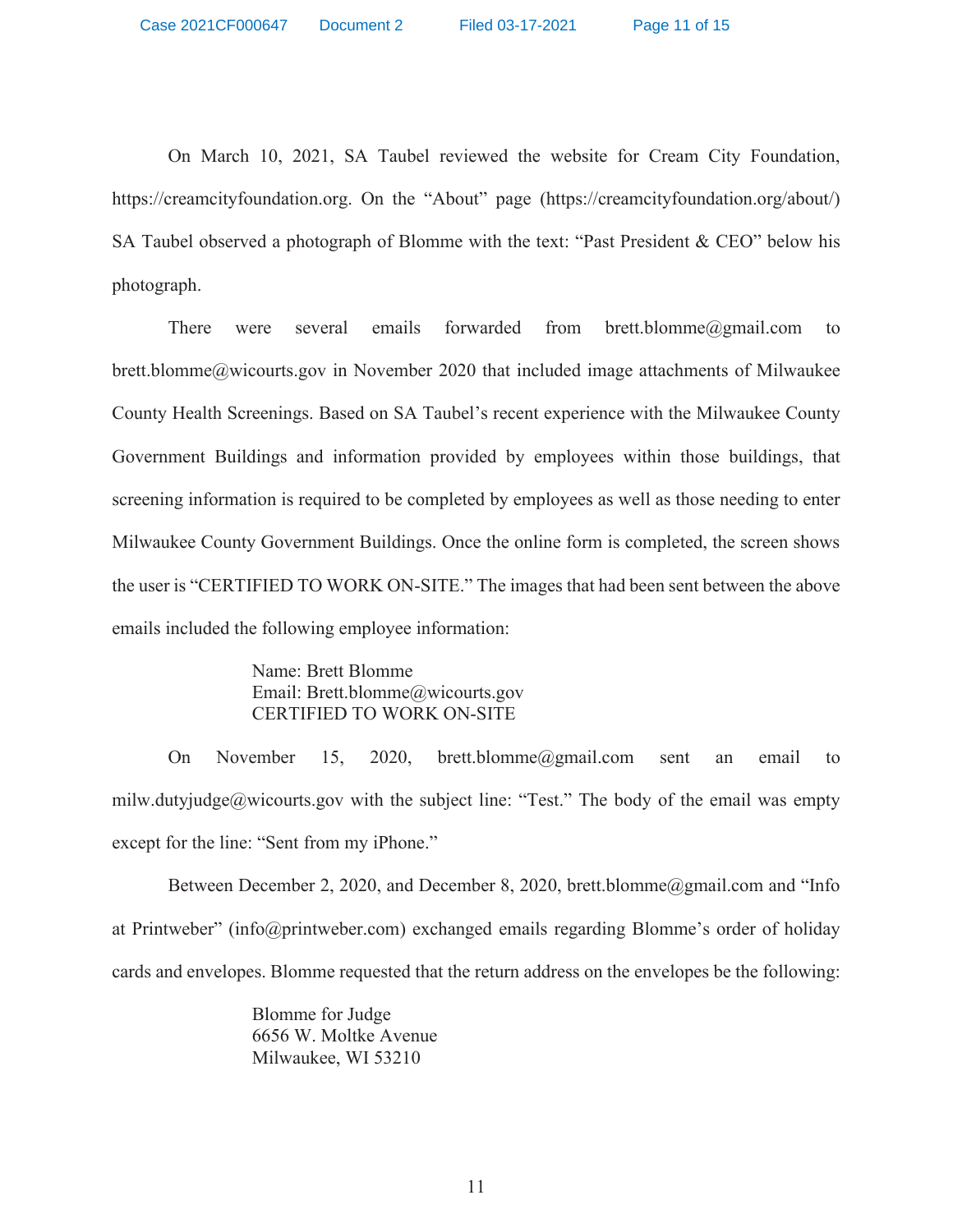Included in one of the emails was a draft of that holiday card. The holiday card read "BRETT BLOMME Milwaukee County Circuit Court" and had a photograph of Blomme, another male, and a young boy and girl. In the photograph, Blomme was wearing a black judge's robe. Below the photograph was the text: "HAPPY HOLIDAYS – Brett" and the first name for Individual A, and the two children's names.

 SA Taubel reviewed the photograph from the holiday card and compared the male identified as Individual A in the photograph with Individual A's Wisconsin Department of Transportation (DOT) photograph. SA Taubel found that both photographs appeared to be of the same individual. SA Taubel observed on "www.brettblomme.com/about" that Individual A was identified as Blomme's husband.

 SA Taubel also observed numerous email communications between brett.blomme@gmail.com, Individual A, and employees from their children's school. At the bottom of one of the emails was a signature line with the following:

> Brett Blomme [cell phone number] brett.blomme@gmail.com

SA Taubel also observed email correspondence between brett.blomme@gmail.com and employees of Alpine Plumbing. On November 14, 2020, brett.blomme@gmail.com sent an email with the subject line: "Re: Blomme – 6656 W. Moltke Ave." The email inquired if the "quote is still valid" and inquired about moving forward with scheduling. Another email from brett.blomme@gmail.com, in the same email chain, was sent on November 15, 2020. In that email Blomme provided his contact telephone number of 608-807-7877.

 SA Taubel also observed numerous email communications regarding Blomme's residential address, 300 Farwell Drive, Cottage Grove, Wisconsin. Between October 5, 2020, and February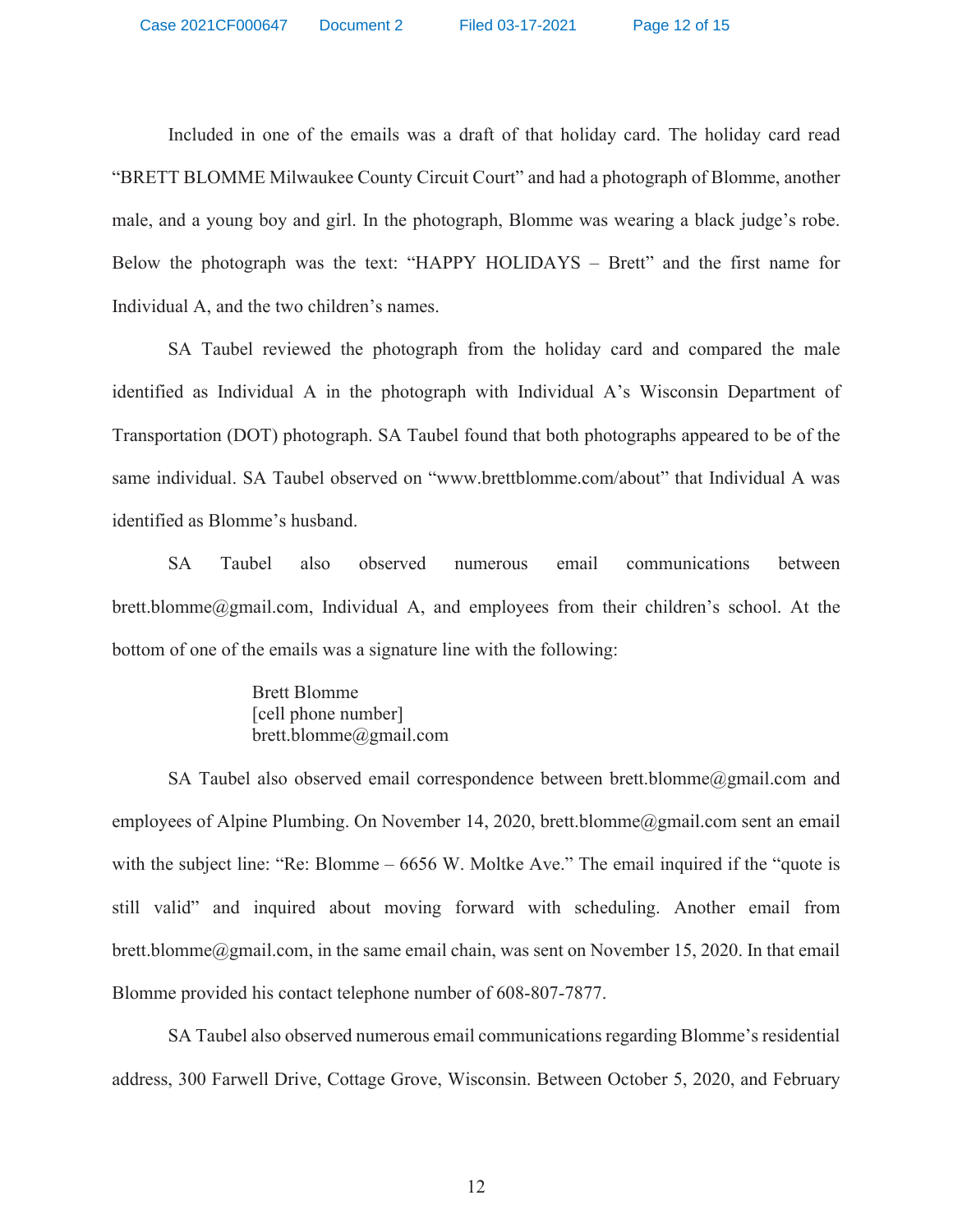Case 2021CF000647 Document 2 Filed 03-17-2021

11, 2020, brett.blomme@gmail.com received five emails from UWHPS@UWHEALTH.ORG. Each email had the same subject line: "Your Order Has Shipped from UW Health Pharmacy." Within the body section of each email, the following shipping information was provided:

> Shipped to: Brett R. Blomme 300 Farwell Dr Cottage Grove, WI 53527 US

On February 15, 2021, brett.blomme@gmail.com and Individual A were sent an email regarding a refinance of their home loan. The subject of that email was: "Congratulations! Your loan is cleared to close for 300 Farwell Dr." The body of the email read, in part: "I am excited to tell you that your refinance loan is fully approved and cleared to close for 300 Farwell Dr!"

 A query through the WI DOT showed that Brett Blomme and Individual A's listed addresses were both 300 Farwell Drive, Cottage Grove, Wisconsin. Those records also showed that Brett Blomme's date of birth is June 11, 1982. This is the same date of birth used to register the Brett.Blomme@gmail.com account.

 SA Taubel also observed two emails regarding the "dommasterbb" Kik account. The first email was sent to brett.blomme@gmail.com from Kik (no-reply@kik.com) on November 22, 2020 at 3:09 a.m. The subject of the email was: "Your friends are messaging you." Within the body of the email, it advised that the user had messages waiting for them. The body of the email also included the following: "Your username is: DomMasterBB."

The second email was sent from Kik (no-reply@kik.com) to brett.blomme@gmail.com, on November 29, 2020 at 12:17 a.m. That email had the subject line of: "Still want to delete your Kik account?" Within the body section of the email the following line was included: "Still want to permanently deactivate your DomMasterBB account?"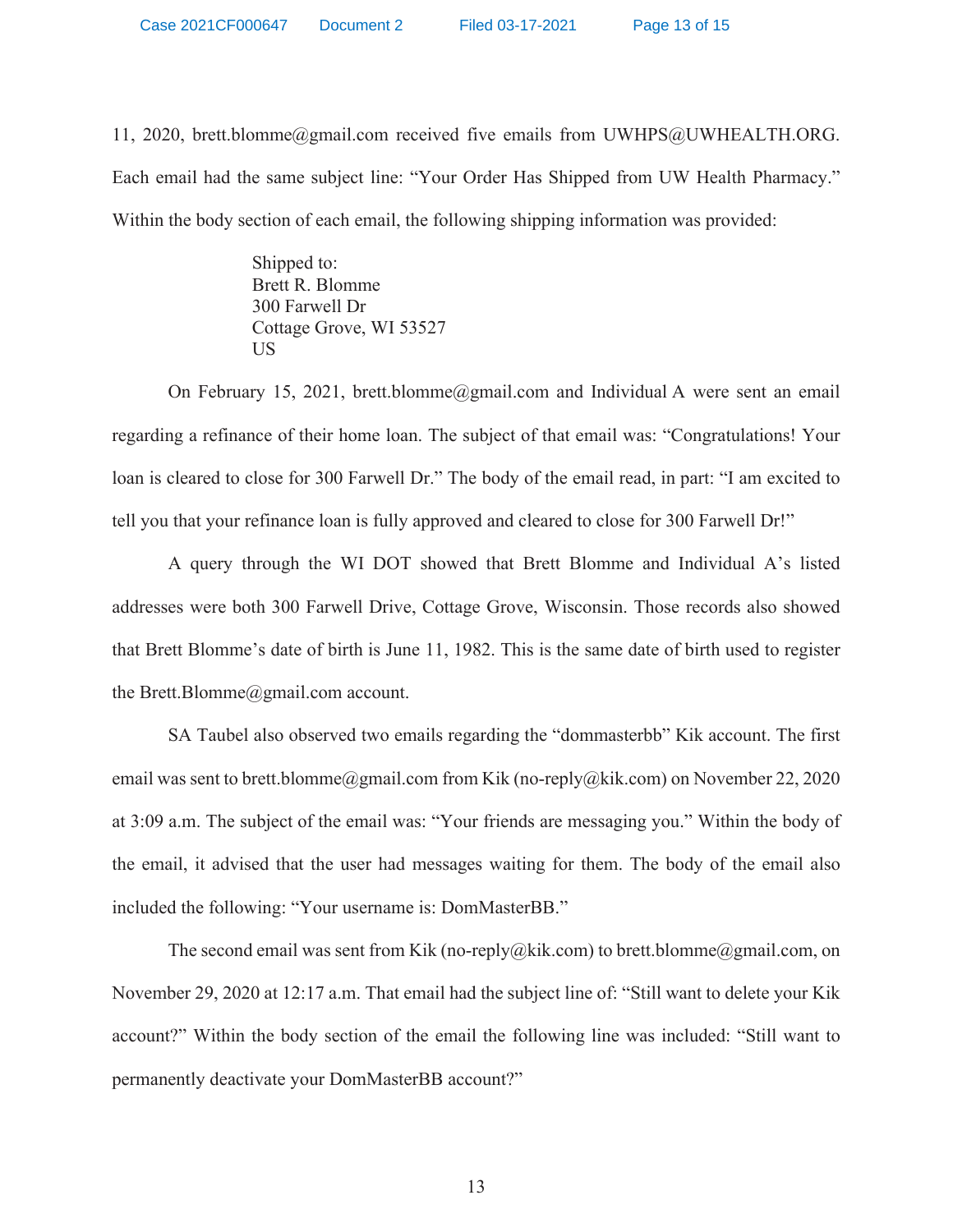SA Taubel obtained subscriber information for the AT&T IP addresses also contained in the CyberTip and Kik records. AT&T identified that subscriber as Individual B on South Swift Avenue in Milwaukee, Wisconsin. SA Taubel found several emails between brett.blomme@gmail.com and Individual B's email address. On March 16, 2021, SA Ricardo Tijerino and SA Lindsay Conrad interviewed Individual B. Individual B confirmed that Individual B is a friend of Brett Blomme. Individual B also showed SA Conrad and SA Tijerino text message conversations Individual B had with Brett Blomme regarding days Blomme was at Individual B's house. Some of those dates coincided with the dates from the Kik records when "dommasterbb" used Individual B's AT&T internet service to upload child pornography videos and images.

 Records were obtained from Verizon Wireless and Kik to determine the phone number used to upload child pornography images through the Verizon Wireless IP addresses. The records were provided to Wisconsin Statewide Intelligence Center (WSIC) Intelligence Analyst (IA) Michael Hemberger. IA Hemberger was able to find only one phone number in common over three separate uploads through the Verizon IP addresses. That phone number was (608) 807-7877. SA Taubel found several occurrences in the "brett.blomme@gmail.com" account of that cell number used by the defendant as his contact phone number.

 SA Taubel is aware that the defendant is a Circuit Court Judge for Milwaukee County, and that the defendant's courtroom is located in the Vel R. Phillips Juvenile Justice Center, a Milwaukee County government building, at 10201 W. Watertown Plank Road, Milwaukee, Wisconsin. SA Taubel is aware that in addition to wired network connections in that building, employees of the building can access the building's WiFi internet connection.

 On March 15, 2021, SA Taubel received authorization for five search warrants to search for and seize evidence of child pornography. Included in those were warrants to search 300 Farwell